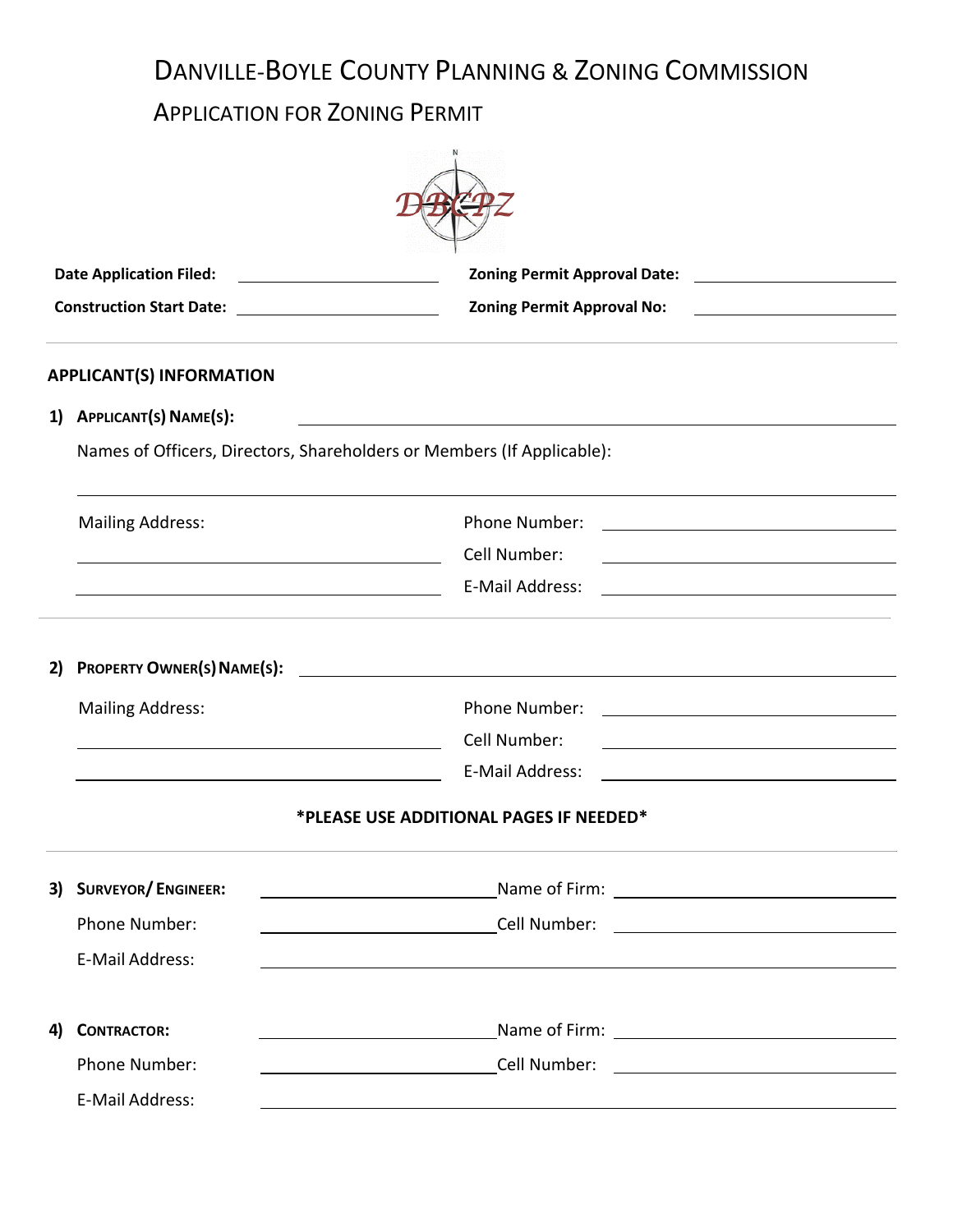| 5) | <b>ARCHITECT:</b>                                                                                                                                                          |                                                               |                                                                                                                        |                       |  |
|----|----------------------------------------------------------------------------------------------------------------------------------------------------------------------------|---------------------------------------------------------------|------------------------------------------------------------------------------------------------------------------------|-----------------------|--|
|    | Phone Number:                                                                                                                                                              |                                                               | Cell Number:                                                                                                           |                       |  |
|    | E-Mail Address:                                                                                                                                                            |                                                               |                                                                                                                        |                       |  |
|    |                                                                                                                                                                            |                                                               |                                                                                                                        |                       |  |
| 6) | <b>LANDSCAPE ARCHITECT:</b>                                                                                                                                                | <u> 1980 - Johann Barnett, fransk politik (</u>               |                                                                                                                        |                       |  |
|    | Phone Number:                                                                                                                                                              |                                                               | <b>Cell Number:</b>                                                                                                    |                       |  |
|    | E-Mail Address:                                                                                                                                                            |                                                               |                                                                                                                        |                       |  |
|    |                                                                                                                                                                            |                                                               |                                                                                                                        |                       |  |
|    |                                                                                                                                                                            |                                                               |                                                                                                                        |                       |  |
|    |                                                                                                                                                                            |                                                               |                                                                                                                        |                       |  |
|    | <b>PROPERTY INFORMATION</b>                                                                                                                                                |                                                               |                                                                                                                        |                       |  |
|    | <b>Property Address:</b>                                                                                                                                                   |                                                               | <u> 1989 - Johann Stoff, deutscher Stoffen und der Stoffen und der Stoffen und der Stoffen und der Stoffen und der</u> |                       |  |
|    | <b>PVA Parcel Number:</b>                                                                                                                                                  |                                                               |                                                                                                                        |                       |  |
|    | Acreage:                                                                                                                                                                   |                                                               |                                                                                                                        |                       |  |
|    |                                                                                                                                                                            |                                                               |                                                                                                                        |                       |  |
|    | <b>Current Zoning:</b>                                                                                                                                                     |                                                               |                                                                                                                        |                       |  |
|    |                                                                                                                                                                            |                                                               |                                                                                                                        |                       |  |
|    | <b>APPLICATION CHECKLIST</b>                                                                                                                                               |                                                               |                                                                                                                        |                       |  |
|    |                                                                                                                                                                            |                                                               |                                                                                                                        |                       |  |
|    | A completed and signed Application                                                                                                                                         |                                                               |                                                                                                                        |                       |  |
|    |                                                                                                                                                                            | Type of Project: $\bigcirc$ Multi-Family Use $\bigcirc$       | <b>Commercial Use</b>                                                                                                  | <b>Industrial Use</b> |  |
|    |                                                                                                                                                                            | <b>Temporary Use</b>                                          | Parking/Display                                                                                                        | Use Change            |  |
|    |                                                                                                                                                                            |                                                               |                                                                                                                        |                       |  |
|    |                                                                                                                                                                            |                                                               | Complete set of project plans depicting the various portion(s) of the property to be included in                       |                       |  |
|    |                                                                                                                                                                            |                                                               | the proposed construction project (Please include: two (2) - 11" x 17" plan-sets)                                      |                       |  |
|    |                                                                                                                                                                            | Landscape, Drainage and/ or Stormwater Plan(s), if applicable |                                                                                                                        |                       |  |
|    | Water/Sewer/Floodplain Verification Letter(s) or Signature(s), if applicable<br>Preliminary site evaluation information (if project is not required to be on public sewer) |                                                               |                                                                                                                        |                       |  |
|    |                                                                                                                                                                            |                                                               |                                                                                                                        |                       |  |

### **CONSTRUCTION INFORMATION**

| Type of Structure or Use | <b>Square Feet</b> | Project Value | <b>Notes</b> |
|--------------------------|--------------------|---------------|--------------|
|                          | S.F.               |               |              |
|                          | S.F.               |               |              |
|                          | S.F.               |               |              |